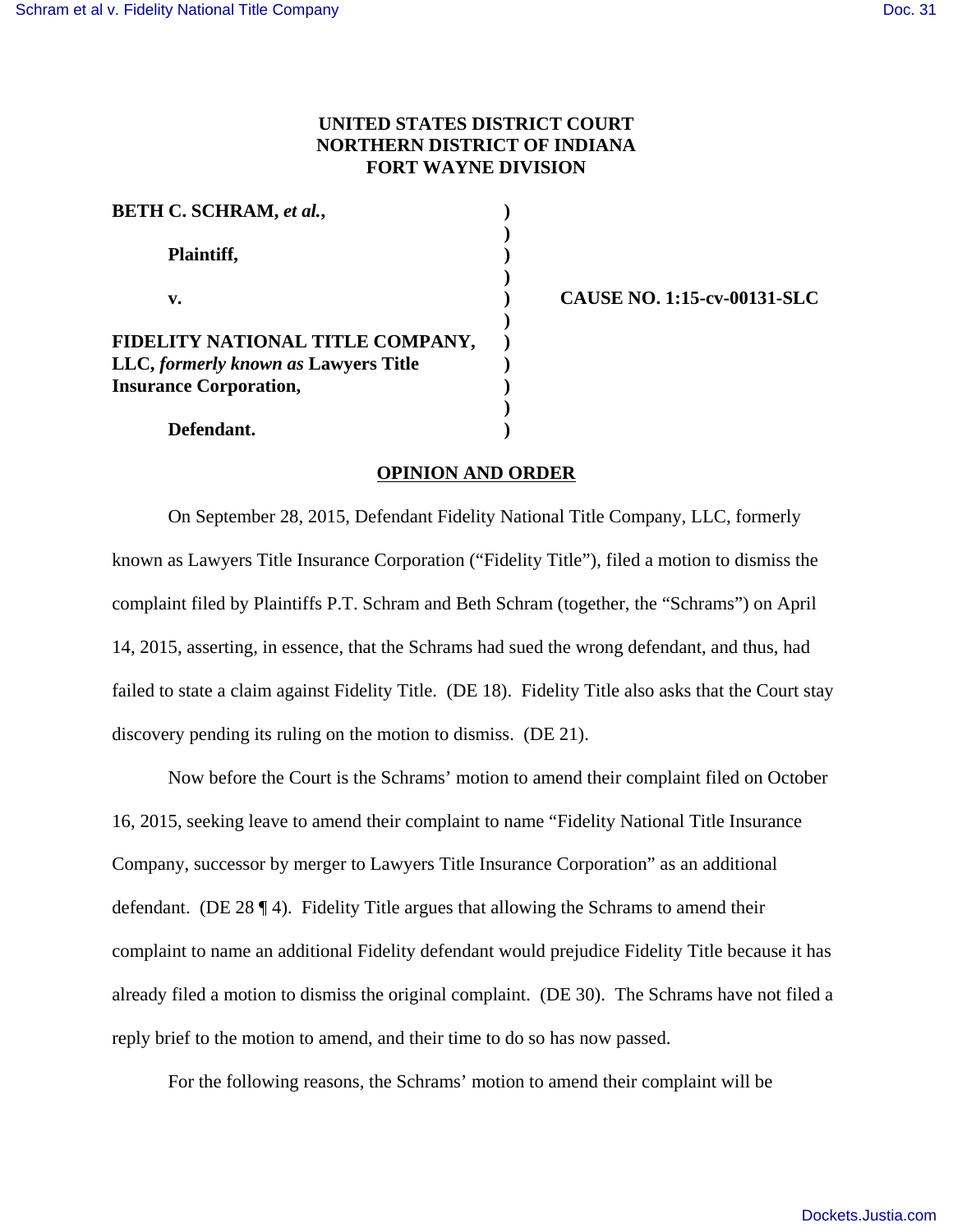GRANTED.

#### **A. Factual and Procedural Background**

On April 14, 2015, the Schrams filed a complaint against Fidelity Title in Allen Circuit Court, seeking damages and a declaratory judgment with respect to a title insurance policy issued to them by Lawyers Title Insurance Corporation in 2007. (DE 3). More particularly, the Schrams contend that Fidelity Title is formerly known as Lawyers Title Insurance Corporation, and that Fidelity Title breached the title insurance policy by failing to defend the Schrams in a pending state lawsuit concerning an alleged easement on their property. Fidelity Title subsequently removed the case here under diversity jurisdiction. (DE 1).

On August 5, 2015, the Court conducted a scheduling conference, setting the following deadlines: October 1, 2015, for any amendments to the pleadings by the Schrams; November 1, 2015, for any amendments to the pleadings by Fidelity Title; and May 2, 2016, for the completion of all discovery. (DE 12; DE 13). On September 28, 2015, Fidelity Title filed a motion to dismiss the Schrams' complaint pursuant to Federal Rule of Civil Procedure 12(b)(6), contending that the Schrams had sued the wrong entity, and thus, had failed to state a claim against Fidelity Title. (DE 19). Additionally, Fidelity Title filed a motion to stay discovery pending the Court's ruling on the motion to dismiss. (DE 21).

On September 30, 2015, the Schrams filed a motion for an extension of time within which to amend their complaint, which was unopposed. (DE 22). The Court granted the motion, extending the Schrams' deadline for any amendments to the pleadings to November 2, 2015. (DE 26). On October 16, 2015, the Schrams filed the instant motion to amend their complaint to name "Fidelity National Title Insurance Company, successor by merger to Lawyers Title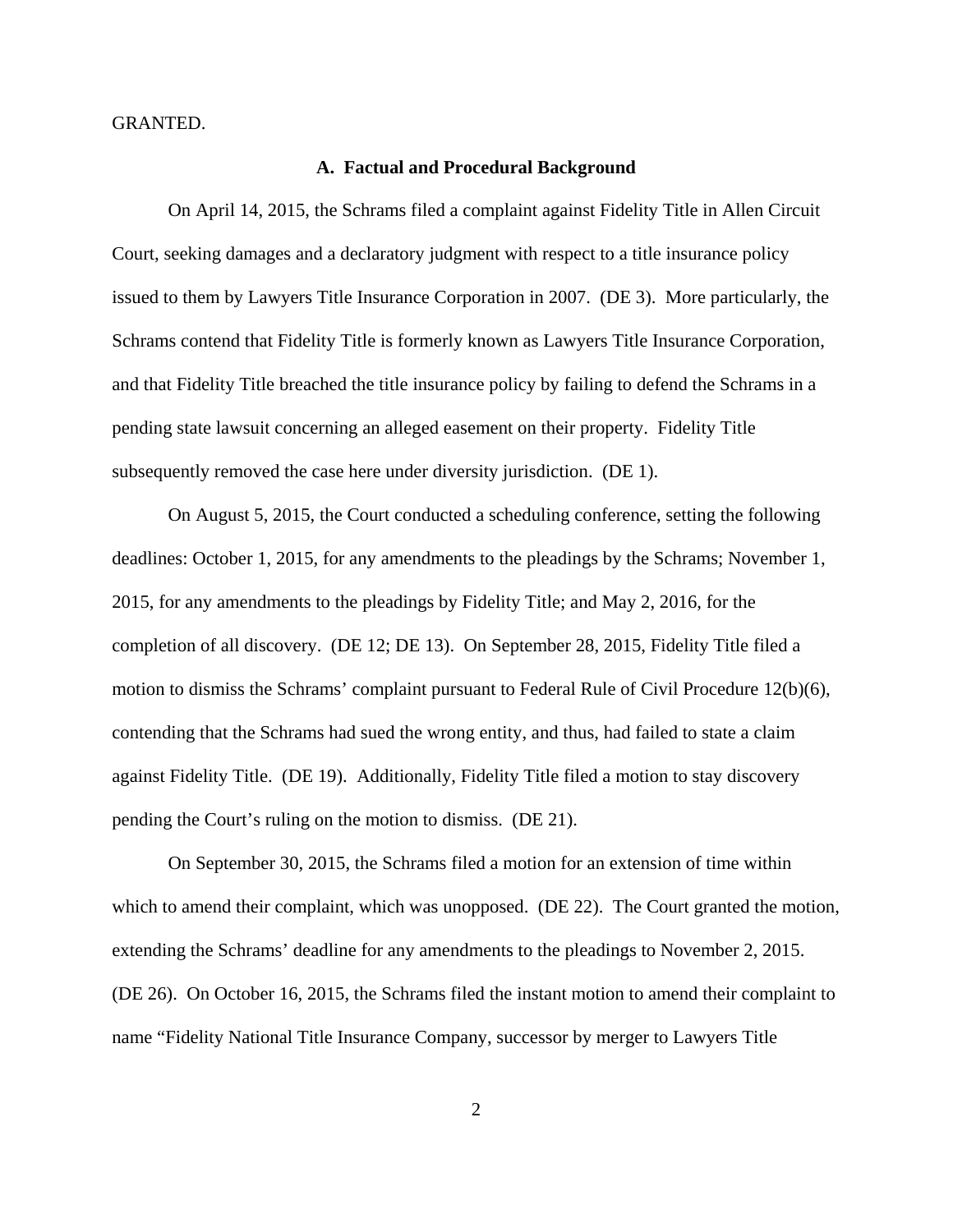Insurance Corporation" as an additional defendant. (DE 28).

#### **B. Standard of Review**

"[T]he decision to grant or deny a motion to file an amended pleading is a matter purely within the sound discretion of the district court." *Soltys v. Costello*, 520 F.3d 737, 743 (7th Cir. 2008) (alteration in original) (citation omitted). The court "should freely give leave when justice so requires." Fed. R. Civ. P. 15(a)(2); *see Foman v. Davis*, 371 U.S 178, 182 (1962). "Although the rule reflects a liberal attitude towards the amendment of pleadings, courts in their sound discretion may deny a proposed amendment if the moving party has unduly delayed in filing the motion, if the opposing party would suffer undue prejudice, or if the pleading is futile." *Soltys*, 520 F.3d at 743 (citation omitted); *see Foman*, 371 U.S. at 182.

## **C. Discussion**

The Schrams, in response to Fidelity Title's motion to dismiss, seek to amend their complaint to add a second Fidelity defendant. Fidelity Title opposes the motion, arguing that the amendment will prejudice Fidelity Title and cause it duplicative effort by ignoring its motion to dismiss and causing it to continue to defend this lawsuit.

The Schrams' deadline for joining additional parties and amending the complaint was November 2, 2015, and thus, they timely filed the motion to amend. Rule 15(a)(2) instructs the Court to "freely give leave when justice so requires." Justice is certainly furthered by allowing a plaintiff to amend its complaint in an effort to identify the proper defendant, particularly where the motion to amend is timely and the lawsuit is still in its early stages. Furthermore, adding Fidelity National Title Insurance Company, a California corporation with its principal place of business in California, as a defendant will not destroy diversity jurisdiction. (DE 28-1 ¶ 3).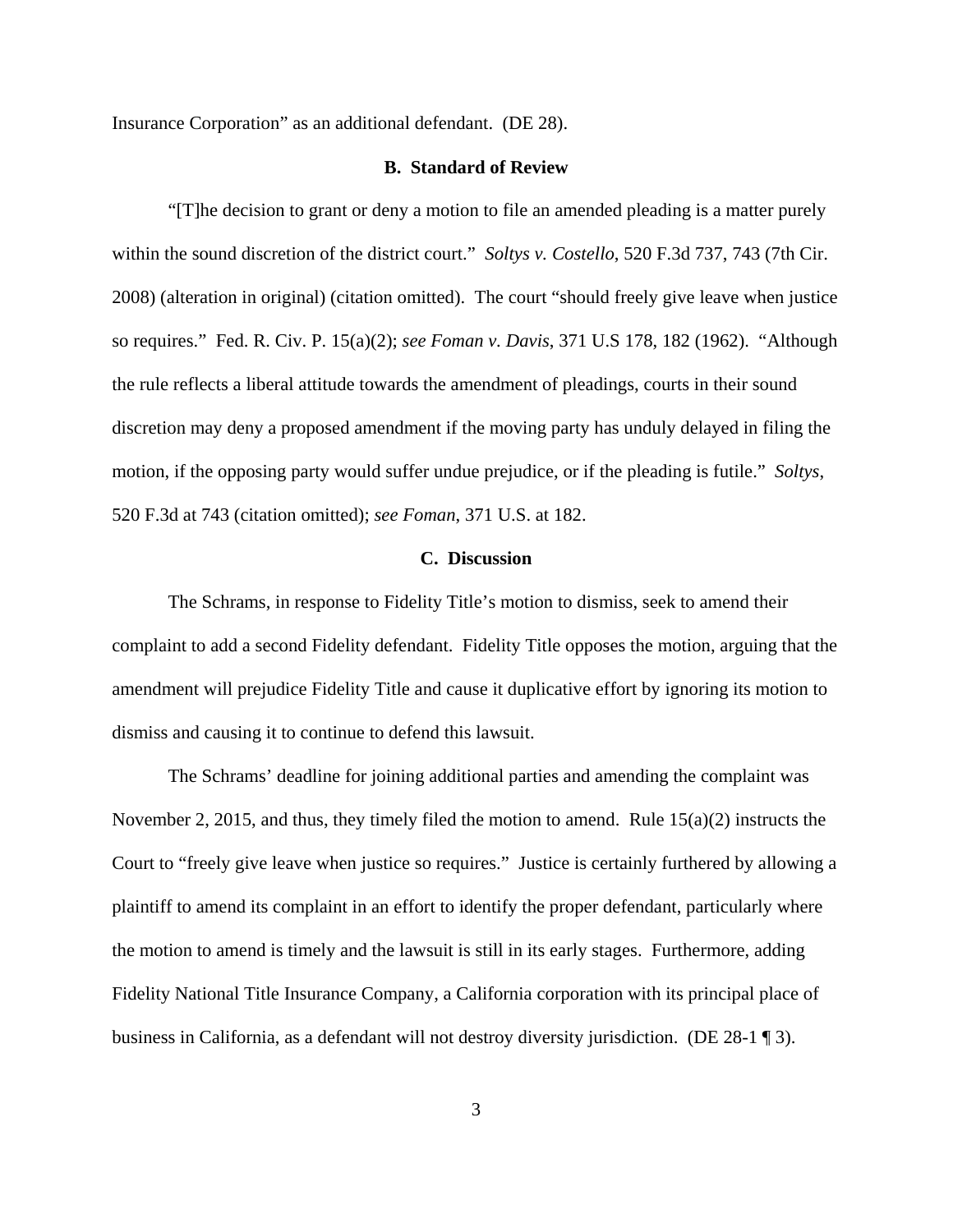Fidelity Title's arguments in opposition to the motion are unpersuasive. It first asserts that an amended complaint will cause it undue prejudice and duplicative effort because it could render Fidelity Title's motion to dismiss moot. But "it is not out of the ordinary for a plaintiff to file an amended complaint while a motion to dismiss is pending." *Henan Mach. & Elec. Imp. & Exp. Co., Ltd. v. WDF Int'l Trading Co., LLC*, No. 06-C-715-C, 2007 WL 5287927, at \*2 (W.D. Wis. Mar. 12, 2007). "[W]hen a plaintiff files an amended complaint, the new complaint supersedes all previous complaints and controls the case from that point forward." *Massey v. Helman*, 196 F.3d 727, 735 (7th Cir. 1999) (citation omitted). "Generally, the filing of an amended complaint renders moot any pending motion to dismiss." *Taurus IP, LLP v. Toyota Motor N. Am., Inc.*, No. 07-C-158-C, 2007 WL 5490670, at \*1 (W.D. Wis. July 25, 2007) (collecting cases); *see also Aqua Fin., Inc. v. Harvest King, Inc.*, No. 07-C-015-C, 2007 WL 5404939, at \*1 (W.D. Wis. Mar. 12, 2007) (citations omitted). Thus, Fidelity Title's assertion that an amended complaint will cause it undue prejudice and duplicative effort because it could render Fidelity Title's motion to dismiss moot is not grounds to deny the Schrams leave to amend.

Next, Fidelity Title disputes the Schrams' assertion that the amended complaint "relates back" to the date of the original complaint—April 14, 2015—under Rule 15(c)(1). Neither party, however, discusses the applicable statute of limitations or the date it accrued; nor does Fidelity Title argue that the amended complaint is futile. Consequently, on this record, it is not obvious how the "relates back" argument matters, as the Schrams' insurance claim was denied in December 2012 (DE 28-1 ¶ 15), and the Schrams filed their original complaint on April 14, 2015 (DE 3), and the motion to amend on October 16, 2015 (DE 28). The Schrams opted not to file a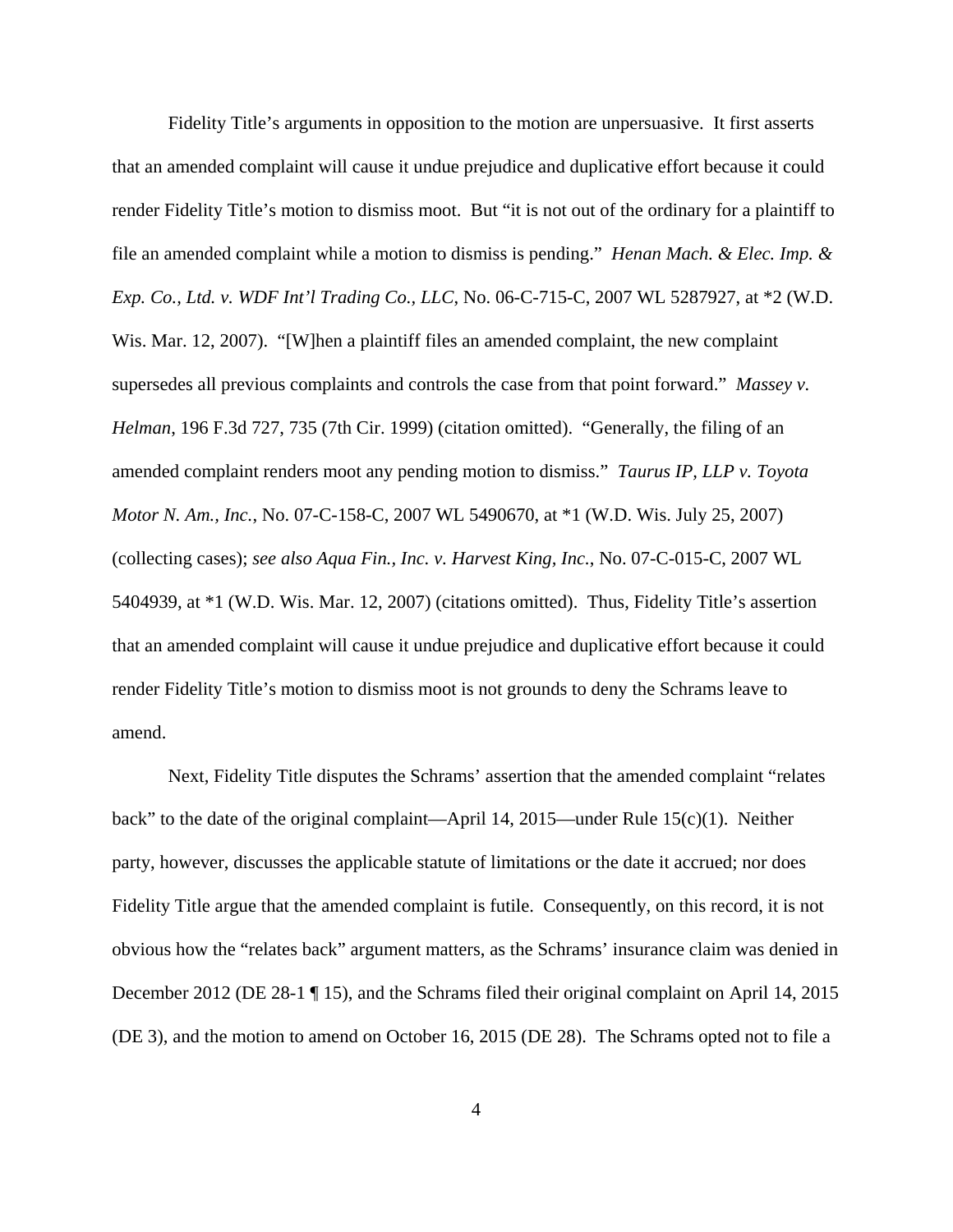reply brief to Fidelity Title's arguments, suggesting that their assertion that the amended complaint "relates back" is not material. As such, the Court will save the "relates back" issue, if necessary, for another day.

Therefore, considering that the Schrams' motion to amend was timely filed, that Fidelity Title's arguments in opposition to the motion are unpersuasive, and that the Court should "freely give leave when justice so requires," Fed. R. Civ. P.  $15(a)(2)$ , the Court will GRANT the Schrams' motion to amend their complaint.

As explained above, generally the filing of an amended complaint renders a pending motion to dismiss moot. *See Taurus IP, LLP*, 2007 WL 5490670, at \*1. Here, however, the defects that Fidelity Title complains of in its motion to dismiss—that it is not formerly known as Lawyers Title Insurance Corporation and is not the proper defendant—persist in the amended complaint. As such, the Court declines to deem the motion to dismiss moot. *See Davis v. Genova Prods., Inc.*, No. 4:07CV40, 2008 WL 150673, at \*1 (N.D. Ind. Jan. 11, 2008) ("Defendants should not be required to file a new motion to dismiss simply because an amended pleading was introduced while their motion was pending. If some of the defects raised in the original motion remain in the new pleading, the court simply may consider the motion as being addressed in the amended pleading." (citation omitted)).

However, the Schrams attached documents outside the pleadings to their response to the motion to dismiss and assert that a limited amount of discovery is necessary to confirm the proper defendant. Rule 12(d) requires the Court to convert a Rule 12(b)(6) motion to dismiss into a motion for summary judgment under Rule 56 if "matters outside the pleadings are presented and not excluded by the Court." "When extraneous materials are presented, it is